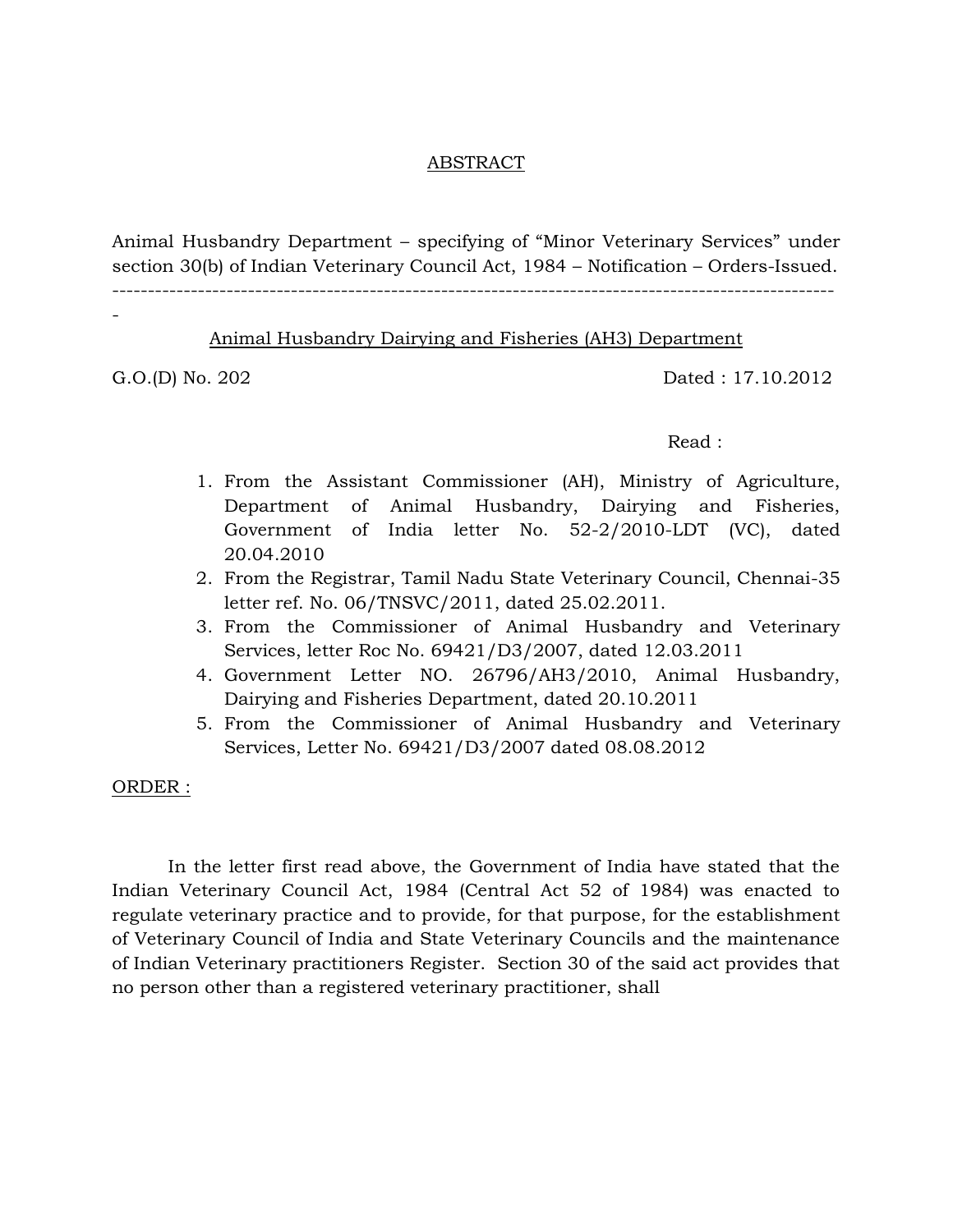a) Hold office as veterinary physician or surgeon or any other like office (by what ever name called) in Government or in any institution maintained by a local or other authority :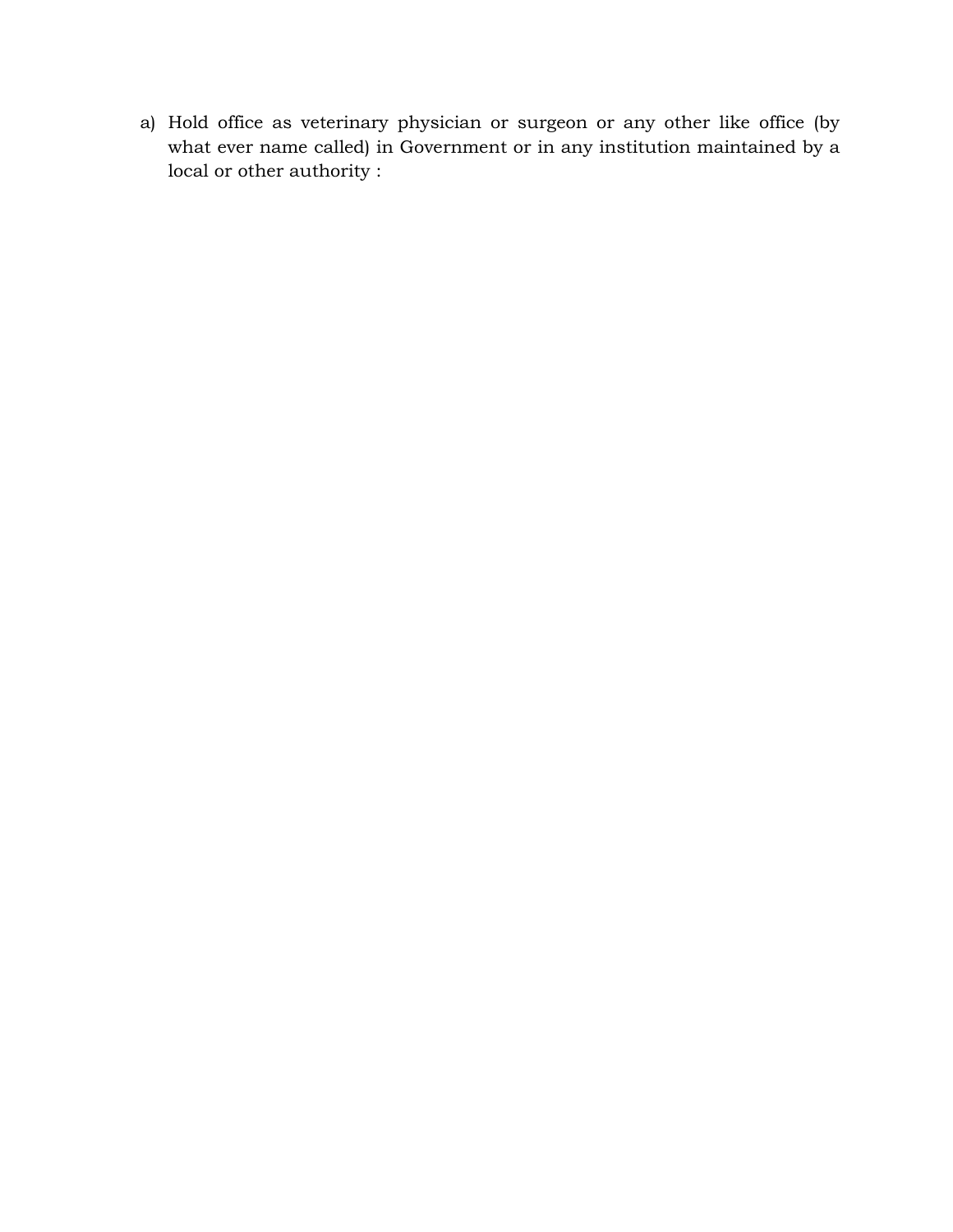b) Practice veterinary medicine in any state :

Provided that the State Government may, by order, permit a person holding a diploma or certificate of veterinary supervisor, stockman or stock assistant (by whatever name called) issued by the Directorate of Animal Husbandry (by whatever name called) of any State or any Veterinary Institution in India, to render under the supervision and direction of a registered veterinary practitioner, minor veterinary services. The Government of India has sent a draft "Minor Veterinary Services" for constituting the Minor Veterinary Services uniformly in the States / Union Territories.

2. As per the model draft suggested by the Government of India, the Commissioner of Animal Husbandry and Veterinary Services has suggested the following to constitute "Minor Veterinary Services":-

- 1) Application or administration of the drugs as specified in the 'Schedule H' of the Drugs and Cosmetic Rules, 1945 under the Drugs and Cosmetics Act 1940 (23 of 1940) strictly as prescribed by a registered veterinary practitioner.
- 2) Compounding and dispensing of drugs / therapeutic preparations.
- 3) Rendering preliminary aid through oral administration of analgesics and antipyretics in cases of paid and fever.
- 4) Performing castration by closed method, de-horning dis-budding and debreaking.
- 5) Assisting registered veterinary practitioner in surgical / gynecological interventions.
- 6) Prophylactic vaccination of animals.
- 7) Handling of superficial ailments like wounds, abscesses, external / superficial hemorrhages, burns etc.
- 8) Washing of mouth, hooves, feet udder etc. with antisceptic / medicated preparations in conditions in like foot and mouth disease, mastitis, stomatitis etc.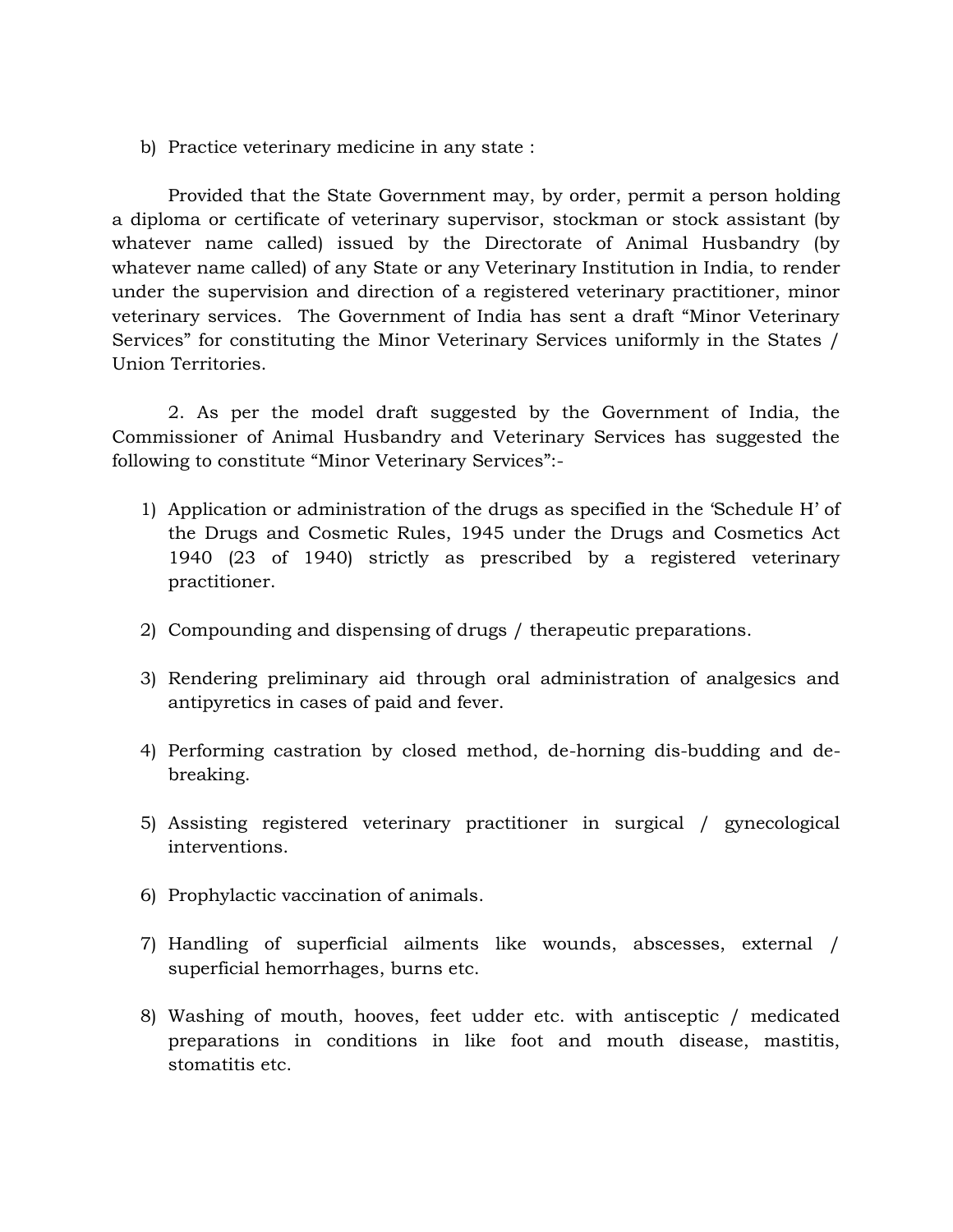9) Collection and dispatch of samples of blood, serum, urine, faeces, semen, milk and other specimens for laboratory examination.

10)Assisting in the surveillance of infectious diseases, laboratory investigations and other related technical works including outbreak control measures.

- 11)Collect, compile, maintain and report disease related data.
- 12)Provide first-aid in case of emergencies.

It is further specified that Artificial Insemination may be performed by any person, including the Livestock Inspectors, trained specifically for the purpose, by Department of Animal Husbandry or TNLDA or any Governmental agencies approved for this purpose.

3. The Government accordingly, after careful examination, have decided to specify the Minor Veterinary Services.

4. The following Notification will be published in the Tamil Nadu Government Gazette:-

## **NOTIFICATION**

In exercise of the powers conferred by the Explanation to the proviso to clause(b) section 30 of the Indian Veterinary Council Act, 1984. (Central Act 52 of 1984) the Governor of Tamil Nadu hereby specifies the following as Minor Veterinary Services for the purpose of the said Act.

- 1) Application or administration of the drugs as specified in the 'Schedule H' of the Drugs and Cosmetic Rules, 1945 under the Drugs and Cosmetics Act 1940 (23 of 1940) strictly as prescribed by a registered veterinary practitioner.
- 2) Compounding and dispensing of drugs / therapeutic preparations.
- 3) Rendering preliminary aid through oral administration of analgesics and antipyretics in cases of paid and fever.
- 4) Performing castration by closed method, de-horning dis-budding and debreaking.